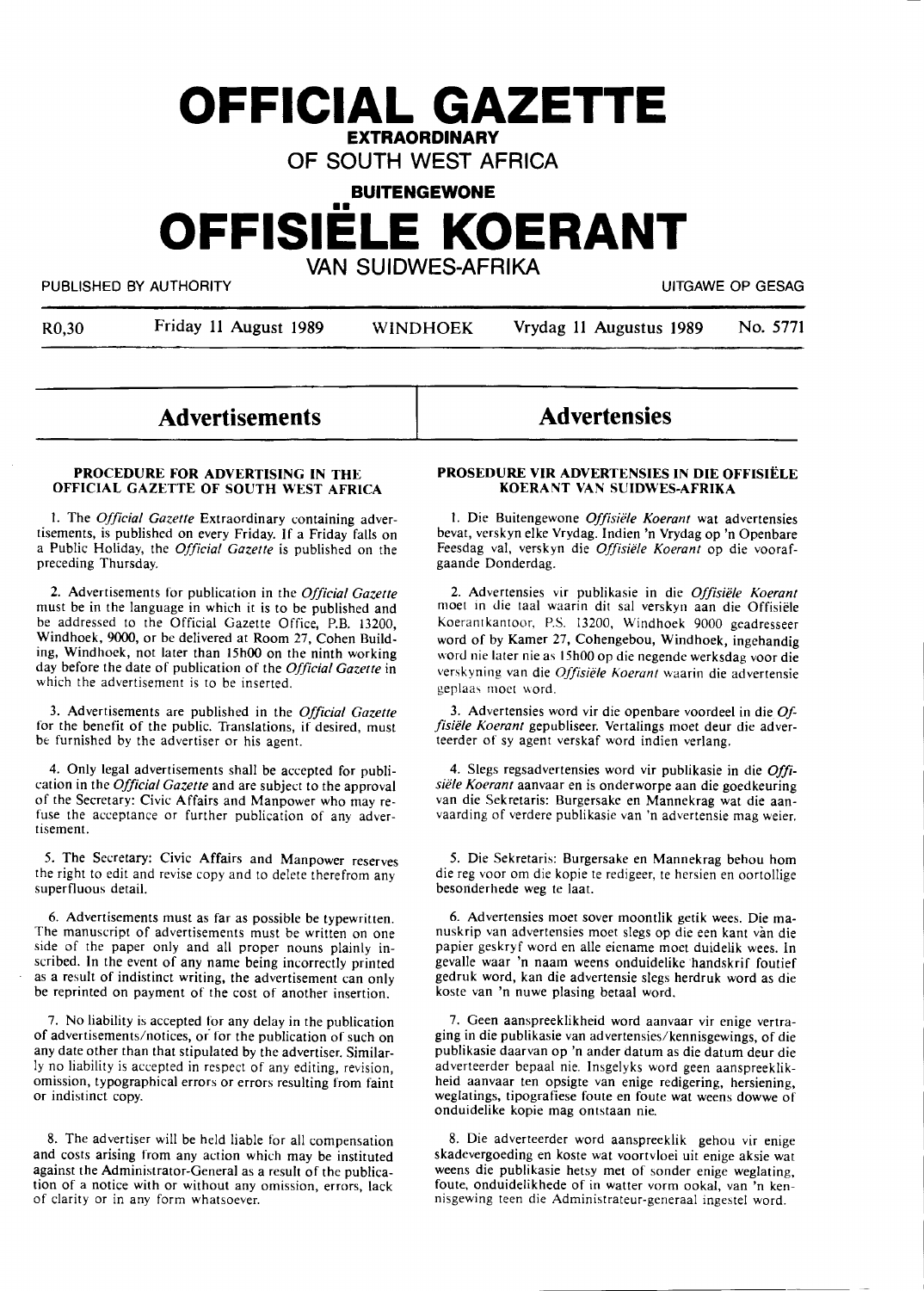9. The subscription for the *Official Gazette* is R25 plus GST per annum, post free in this territory and the Republic of South Africa, obtainable from Star Binders and Printers, P.O. Box 56, Windhoek, 9000. Postage must be prepaid by overseas subscribers. Single copies of the *Official Gazette*  are obtainable from Star Binders & Printers, P.O. Box 56, Windhoek 9000, at the price as printed on copy. Copies are kept in stock for two years only.

10. The charge for the insertion of notices is as follows and is payable in the form of cheques, postal or money orders:

#### **LIST OF FIXED TARIFF RATES**

| STANDARDISED NOTICES                                                                                                                            | Rate per<br>insertion<br>R |
|-------------------------------------------------------------------------------------------------------------------------------------------------|----------------------------|
| Transfer of business                                                                                                                            | 3,25                       |
| Deeds: Lost documents                                                                                                                           | 6,00                       |
| Business notices                                                                                                                                | 5,00                       |
| Administration of Estates Acts Notices, Forms<br>J. 187, 193, 197, 295, 297, 517 and 519                                                        | 2,00                       |
| Third party insurance claims for compensation.                                                                                                  | 2.50                       |
| Insolvency Act and Company Acts Notices: J. 28,                                                                                                 | 4,00                       |
| $N.B.$ – Forms 2 and 6 – additional statements<br>according to word count table, added to the basic<br>tariff.                                  |                            |
| Change of name (four insertions) $\dots\dots\dots$                                                                                              | 60,00                      |
| Naturalisation notices (including a reprint for the                                                                                             | 2,00                       |
| Unclaimed moneys $-$ only in the <i>Official Gazette</i><br>Extraordinary, closing date 15 January (per entry<br>of "name, address and amount") | 0,80                       |
| Butchers' notices                                                                                                                               | 5,00                       |
| Slum Clearance Court Notices, per premises                                                                                                      | 4.00                       |
| Lost life insurance policies $\ldots \ldots \ldots \ldots \ldots$                                                                               | 2,00                       |
| NON-STANDARDISED NOTICES                                                                                                                        |                            |
| Company notices:                                                                                                                                | R                          |
| Short potices: Meetings, resolutions, offers of com-                                                                                            |                            |

Short notices: Meetings, resolutions, offers of compromise, conversions of companies, voluntary windings-up, etc.: closing of members' registers for transfer and/or declarations of dividends . . **11,00**  Liquor Licence Notices (In *Official Gazelle,* Extraordinary viz. (June/Tvl; November/Cape; January/O.F.S.; April/Natal), per bilingual application................................ 7,00 Declaration of dividends with profit statements, including notes . . . . . . . . . . . . . . . . . . . . . . . . . . . . . **25,00**  Long notices: Transfers, changes in respect of shares or capital, redemptions, resolutions, voluntary liquidations . . . . . . . . . . . . . . . . . . . . . . . . . . . 37,00 Trade marks in South West Africa . . . . . . . . . . . . 11,00

Liquidators' and other appointees' notices ..... 7,00

9. Die jaarlikse intekengeld op die *Offisiele Koerant* is R25 plus belasting posvry in hierdie gebied en die Republiek van Suid-Afrika, verkrygbaar by Star Binders & Printers, Posbus 56, Windhoek, 9000. Oorsese intekenaars moet posgeld vooruitbetaal. Enkel eksemplare van die *Offisiele Koerant* is verkrygbaar van Star Binders & Printers, Posbus 56, Windhoek, 9000 teen die prys soos gedruk op eksemplaar. Eksemplare word vir slegs twee jaar in voorraad gehou.

10. Die koste vir die plasing van kennisgewings is soos volg en is betaalbaar by wyse van tjeks, wissels, pos- of geldorders:

#### **LYS VAN VASTE TARIEWE**

| ?r<br>m | <b>GESTANDAARDISEERDE</b><br>KENNISGEWINGS                                                                                                                                                                     | Tarief per<br>plasing<br>R |
|---------|----------------------------------------------------------------------------------------------------------------------------------------------------------------------------------------------------------------|----------------------------|
| 25      | Oordrag van besigheid                                                                                                                                                                                          | 3,25                       |
| 00      | Aktes: Verlore dokumente                                                                                                                                                                                       | 6,00                       |
| 00      | Besigheidskennisgewings                                                                                                                                                                                        | 5,00                       |
| 00      | Boedelwettekennisgewings: Vorms J. 187, 193,<br>197, 295, 297, 517 en 519                                                                                                                                      | 2,00                       |
| 50      | Derdepartyassuransie-eise om skadevergoeding.                                                                                                                                                                  | 2,50                       |
| 00      | Insolvensiewet- en<br>maatskappywettekennisge-                                                                                                                                                                 | 4,00                       |
|         | $L.W. - Vorms 2 en 6 - bykomstige verklarings$<br>volgens woordetaltabel, toegevoeg tot die basie-<br>se tarief.                                                                                               |                            |
| ,00     | Naamsverandering (vier plasings)                                                                                                                                                                               | 60,00                      |
| ,00     | Naturalisasiekennisgewings (insluitende 'n her-<br>druk vir die adverteerder)                                                                                                                                  | 2.00                       |
| ,80     | Onopgeëiste geld $-$ slegs in die Buitengewone Of-<br>fisiële Koerant sluitingsdatum 15 Januarie (per in-<br>skrywings van "naam, adres en bedrag")                                                            | 0,80                       |
| ,00     |                                                                                                                                                                                                                | 5,00                       |
| ,00     | Slumopruimingshofkennisgewings, per perseel                                                                                                                                                                    | 4,00                       |
| .00     | Verlore lewensversekeringspolisse                                                                                                                                                                              | 2,00                       |
|         | NIE-GESTANDAARDISEERDE KENNISGEWINGS                                                                                                                                                                           |                            |
|         | Maatskappykennisgewings:                                                                                                                                                                                       | R                          |
| .00     | Kort kennisgewings: Vergaderings, besluite, aanbod<br>van skikking, omskepping van maatskappye, vry-<br>willige likwidasie, ens.: sluiting van lederegisters<br>vir oordragte en/of verklarings van dividende. | 11,00                      |
| ,00     | Dranklisensiekennisgewings (in Buitengewone Of-<br>fisiële Koerante, t.w. (Junie/Tvl.; November/<br>Kaap; Januarie/OVS; April/Natal) per tweetalige                                                            | 7,00                       |
|         | aansoek                                                                                                                                                                                                        |                            |
| ,00     | Verklaring van dividende met profytstate, notas in-<br>gesluit                                                                                                                                                 | 25,00                      |
| ,00     | Lang kennisgewings: Oordragte, veranderings met<br>betrekking tot aandele of kapitaal, aflossings, be-<br>sluite, vrywillige likwidasies                                                                       | 37,00                      |
| ,00     | Handelsmerke in Suidwes-Afrika                                                                                                                                                                                 | 11,00                      |
| ,00     | Likwidateurs en ander aangesteldes se kennisge-                                                                                                                                                                | 7,00                       |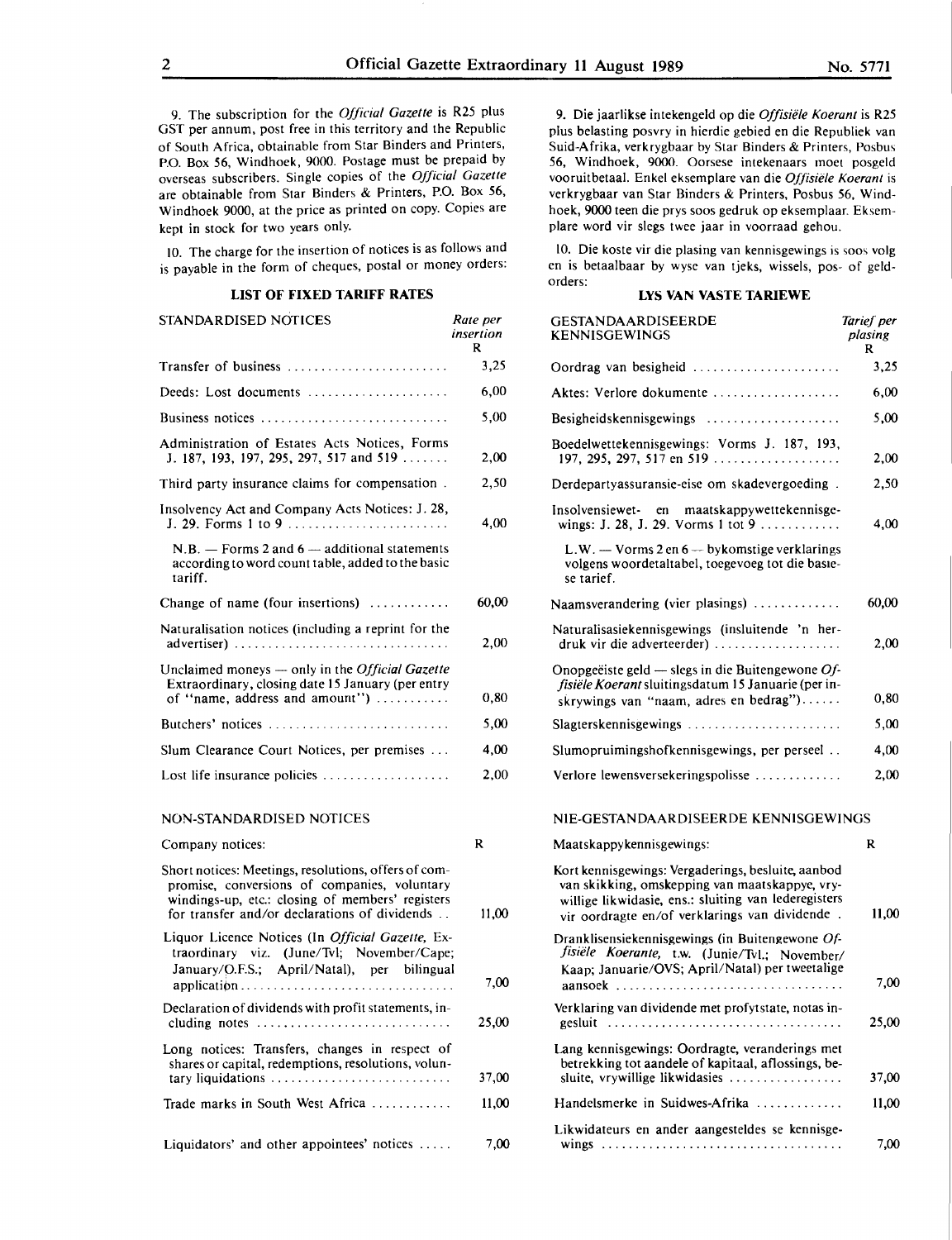#### SALES IN EXECUTION AND OTHER PUBLIC SALES:

| Public auctions, sales and tenders:                                    |        |
|------------------------------------------------------------------------|--------|
| Up to 75 words $\dots \dots \dots \dots \dots \dots \dots \dots \dots$ | - 6.00 |
| 76 to 250 words                                                        | 15.00  |
|                                                                        | 23.00  |

#### ORDERS OF THE COURT:

| Provisional and final liquidations or sequestra-  |       |
|---------------------------------------------------|-------|
| Reduction or change in capital mergers, offers of | 14,00 |
| compromise                                        | 37,00 |
| Judical managements, curator bonis and similar    |       |
| and extensive rule nisi                           | 37.00 |
| Extension of return date                          | 4,00  |
| Supersession and discharge of petitions (J. 158)  | 4,00  |

11. The charge for the insertion of advertisements other than the notices mentioned in paragraph 10 is at the rate of 56c per cm double column. (Fractions of a cm must be calculated as a cm).

12. No advertisements shall be inserted unless the charge is prepaid. Cheques, drafts, postal or money orders must be made payable to the Secretary: Civic Affairs and Manpower.

#### **Form/Vorm J187**

#### **LIQUIDATION AND DISTRIBUTION ACCOUNTS IN DECEASED ESTATES LYING FOR INSPECTION**

In terms of section  $35(5)$  of Act 66 of 1965, notice is hereby given that copies of the liquidation and distribution accounts (first and final, *unless otherwise stated)* in the estates specified below will be open for the inspection of all persons interested therein for a period of 21 days (or shorter or longer *if specially stated*) from the date specified or from the date of publication hereof, whichever may be the later, and at the offices of the Master and Magistrates as stated.

Should no objection thereto be lodged with the Master concerned during the specified period, the executors will proceed to make payments in accordance with the accounts.

42/89 FREWER Edith Anna, 150709 0100058, Gobabis. Gobabis, Windhoek. Standard Bank Ltd, P.O. Box 2164, Windhoek.

288/89, HOFFMANN Karl Heinz Wilhelm Albert, 1108170100083, Omaruru. Omaruru, Windhoek. Standard Bank S.W.A Ltd, P O Box 2164, Windhoek.

32/89 OPPERMAN Susara Pieternella Elizabeth, 161227 01 0001 7, Die Plaas Windpoort, distrik Outjo. Outjo, Windhoek. Mnre van Heerden en Kie, Posbus 242, Outjo

174/89 RUDOLPH Adele Maria, 550328 01 0026 2, Windhoek. Windhoek. Standard Bank S.W.A Ltd., (Registered Bank) Trustee Branch, P.O. Box 2164, Windhoek 9000.

#### GEREGTELIKE EN ANDER OPENBARE VERKOPE:

| Geregtelike verkope                                      | 18.00                  |
|----------------------------------------------------------|------------------------|
| Openbare veilings, verkope en tenders:                   |                        |
| Tot 75 woorde<br>76 tot 250 woorde<br>251 tot 350 woorde | 6.00<br>15.00<br>23.00 |

#### ORDERS VAN DIE HOF:

| Voorlopige en finale likwidasies of sekwestrasies                                                                                   | 14,00 |
|-------------------------------------------------------------------------------------------------------------------------------------|-------|
| Vermindering of verandering in kapitaalsame-<br>smeltings, aanbod van skikking<br>Geregtelike besture, kurator bonis en soortgelyke | 37.00 |
| en uitgebreide bevel nisi                                                                                                           | 37,00 |
| Verlenging van keerdatum                                                                                                            | 4.00  |
| Tersydestellings en afwysings van petisies (J. 158)                                                                                 | 4,00  |

11. Die koste vir die plasing van advertensies, behalwe die kennisgewings wat in paragraaf 10 genoem word. is teen die tarief van 56c per cm dubbelkolom. (Gedeeltes van 'n cm moet as voile cm bereken word).

12. Geen advertensie word geplaas tensy die koste nie vooruitbetaal is nie. Tjeks, wissels, pos- en geldorders moet aan die Sekretaris,: Burgersake en Mannekrag betaalbaar gemaak word.

#### **LIKWIDASIE- EN DISTRIBUSIEKEKENING IN BESTORWE BOEDELS WAT TER INSAE LE**

lngevolge artikel 35(5) van Wet 66 van 1965, word hierby kennis gegee dat duplikate van die likwidasie- en distribusierekenings (eerste en finale, *tensy anders vermeld)* in die boedels hieronder vermeld, in die kantore van die Meester en Landdroste soos vermeld en gedurende 'n tydperk van 21 dae (of korter of !anger *indien spesiaal vermeld)* vanaf gemelde datums of vanaf datum van publikasie hiervan, as dit later is, ter insae lê van alle persone wat daarby belang het.

Indien binne genoemde tydperk geen besware daarteen by die betrokke Meester ingedien word nie, gaan die eksekuteurs oor tot die uitbetalings ingevolge gemelde rekenings.

209/89 **VON MALLINCKRODT** Marie, 891103 01 0001 8, Windhoek. Windhoek. Mr Klaus Nieft - Executor, Keller & Neuhaus Trust Co (Pty) Ltd., P O Box 156, Windhoek, **9000.** 

304/89 VAN DER WESTHUIZEN Daniel Roelof, 1503190100016, Omaruru. Cornelia Gertruida Johanna Jacomina van der Westhuizen, Omaruru, Windhoek. Standard Bank **S.W.A** Beperk. Posbus 2164, Windhoek.

111/87 NEL Hendrik Everhardus, 291224 5013002, Keetmanshoop. Victoria Ne!, Aanvullende, Keetmanshoop, Windhoek. Standard Bank **S.W.A.** Beperk, Posbus 2164 Windhoek.

27/89 VENTER Johannes Hendrikus, 280914 *5095* 008, Stokestraat Windhoek. Windhoek. Bank Windhoek Bpk (Boedel en Trust Afdeling), Posbus 15, Windhoek.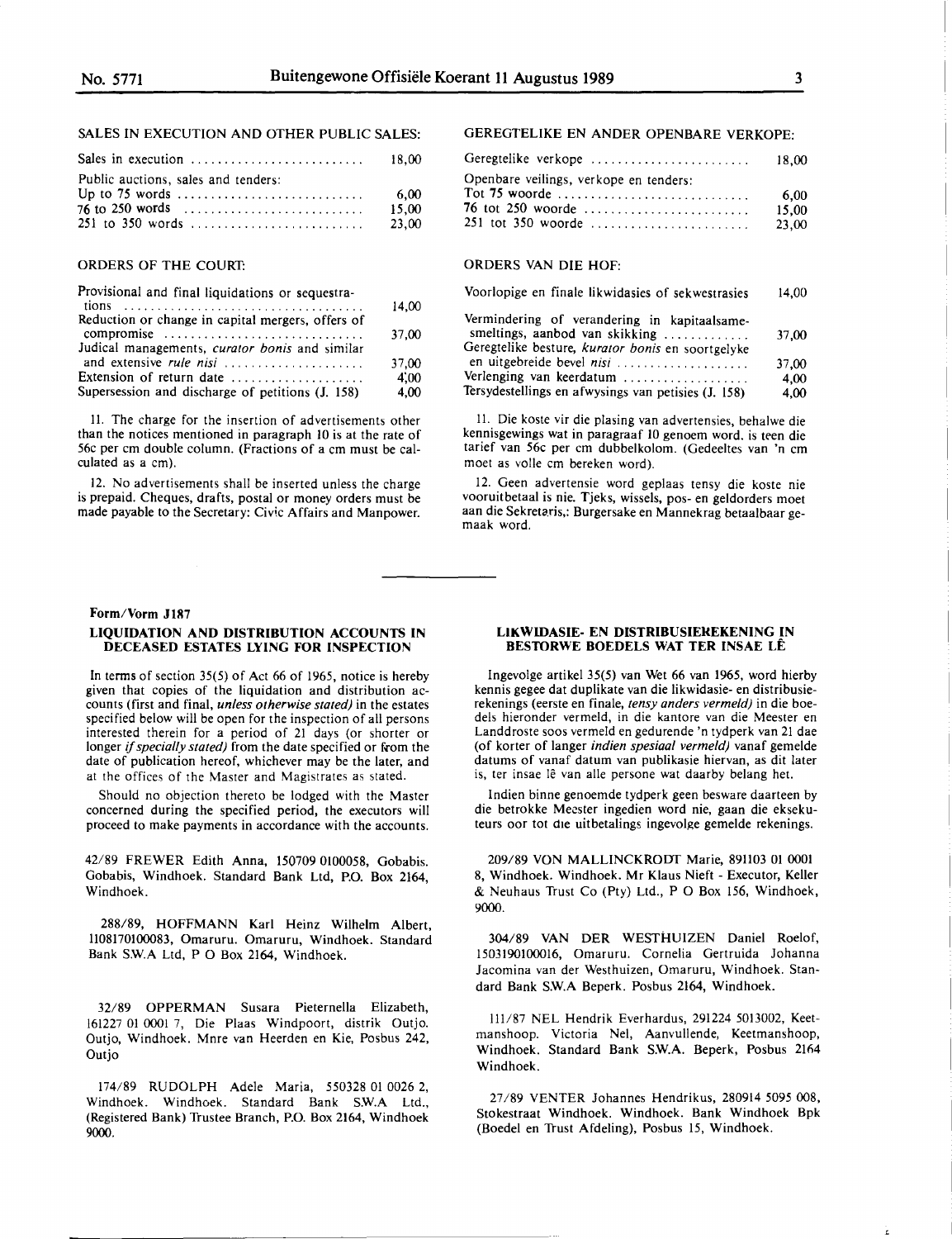$\blacksquare$ 

162/89 KOTZE Dirk Johannes Jacobus, 480819 *50* 19007. Gobabis, Windhoek. F M Oehl Trust, Posbus 133, Windhoek.

74/89 VON BRATT Isabella Catharina, 1010040008003, Plaas De Gaulle Distrik Outjo. Outjo, Windhoek. Bank Windhoek Bpk (Boedel en Trust Afdeling) Posbus 15, Windhoek, 9000.

148/89 VISSER Floris David, 911118 5017 00 8, Usakos. Johanna Magrietha Jacoba De Jongh, 310305 0023 00 0. Usakos, Windhoek. Eerste Persam, Posbus 448, Windhoek.

299/88 VAN DER MERWE Carel Johannes, 350603 OJ 0003 2, Grootfontein Distrik. Vierde & Finale, Grootfontein, Windhoek. Eerste Persam, Posbus 448, Windhoek.

172/88 BORCHER Aubrey Nelson, 380629 5041 00 *5,*  Ondangwa. Aletta Johanna Elizabeth Borcher, 510727 0064 00 7, Ondangwa, Windhoek. Eerste Persam, Posbus 448, Windhoek.

165/89 BRUMMUND Karin, 480124 0007 00 2, Windhoek Distrik. Windhoek, Windhoek. Eerste Persam, Posbus 448, Windhoek.

#### **Form/Vorm J 193 NOTICE 10 CREDIIDRS IN DECEASED ESTATES**

**All** persons having claims against the estates mentioned below are hereby called upon to lodge their claims with the executors concerned, whithin 30 days (or otherwise as indicated) calculated from the date of publication hereof. The information is given in the following order: Estate number, surname and christian names, date of birth, identity number, last address, date of death; surviving spouse's names, surname, date of birth and identity number; name and address of executor or authorised agent, period allowed for lodgement of *claims* if *other than 30 days.* 

302/89 LEUKES Paul Jacobus, Windhoek, 5/05/1929, 290505 08 0043 0, Windhoek Distrik, 18/06/1989. Jacobs Elizabeth Christina, 5/11/1933, 331105 08 0002 2. Eerste Persam, Posbus 448, Windhoek.

O'CONNER Bartholomew, Windhoek, 18/3/1926, 260318 *5005* 005, Windhoek, 24/7/89. Standard Bank S.W.A. Bpk. (Geregistreerde Bank) Trustee Tak, Posbus 2164, Windhoek, 9000.

227 /89 FEYERABEND Dirk Johannes Smartryk, Windhoek, 30 Augustus 1942, 420830 01 0025 4, p/a Privaatsak 3508, Otjiwarongo, 28 April 1989. Eggenote ook oorlede. C **A A** van der Westhuizen, van der Westhuizen & Greeff. Posbus 47, Otjiwarongo.

**SNYMAN** Gert Frans, Windhoek, 02/07/1929, 290702 01 00116. Swakopmund, 30/05/1989. Standard Bank **S.W.A.** Ltd. (Registered Bank), Trustee Branch, P.O. Box 2164, Windhoek, 9000.

#### **KENNISGEWING AAN KREDITEURE IN BESIDRWE BOEDELS**

Aile persone wat vorderinge het teen die boedels hieronder vermeld, word hierby versoek om hul vorderinge by die betrokke eksekuteurs en binne 'n tydperk van 30 dae (of andersins soos aangedui) gereken vanaf die datum van publikasie hiervan in te lewer. Die inligting word verstrek in die volgorde: Boedelnommer, familienaam en voorname, geboortedatum, persoonsnommer, laaste adres, datum oorlede, familienaam en voorname van oorlewende eggenoot(e), geboortedatum en persoonsnommer; naam en adres van eksekuteurs of gemagtigde agent, tydperk toegelaat vir lewering van vorderings *indien anders as 30 doe.* 

SMITH Anna Maria, Windhoek, 11/5/1924, 240511 0013 009, Mariental, 20/6/1989. Standard Bank S.W.A. Ltd. (Registered Bank) Trustee Branch, P. 0. Box 2164, Windhoek. 9000

KOTZE Jasper Johannes, Windhoek, 02/01/1956, 560102 01 00515, Swakopmund, 03/07/1989. Francina Lodewika Johanna Kotze, 2/2/1962, 620202 01 0007 I. Standard Bank S.W.A. Ltd. (Registered Bank) Trustee Branch, P.O. Box 2164, Windhoek, 9000

308/89 BRAND Johannes Hendrik Petrus, Windhoek, 1904/12/06, 041206 5006 00 6, Huis Deon Louw, Gobabis, 1989/06/01. Eerste Persam, Posbus 448, Windhoek.

PIVALIZZA Anneliese Elizabeth, Windhoek, 19/3/1910, 1003190013006, Windhoek, 17/7/1989. Standard Bank S.W.A Ltd, P.O Box 2164, Windhoek.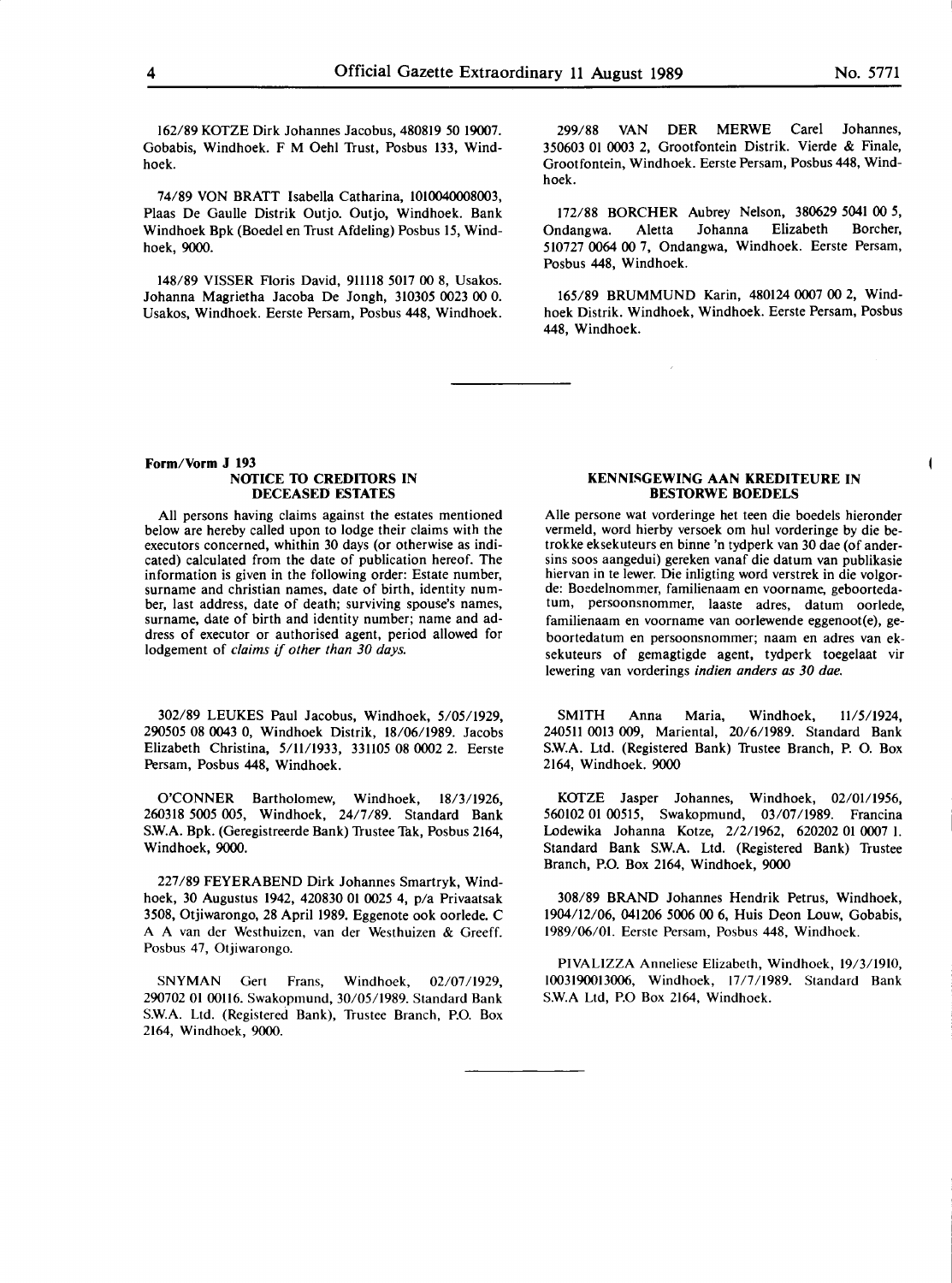#### **Form/Vorm 4**

#### **LIQUIDATION ACCOUNTS AND PLANS OF DISTRIBUTION OR CONTRIBUTION IN SEQUESTRATED ESTATES OR COMPANIES BEING WOUND UP**

Pursuant to section 108(2) of the Insolvency Act, 1936, section 136(2) of the Companies Act, 1926, and section 406(3) of the Companies Act, 1973, notice is hereby given contribution in the estates or the companies mentioned below will lie open for inspection by creditors or contributories at the offices of the Master and the Magistrates stated therein, for a period of 14 days, or for such a period as stated therein, from the dates mentioned below or from the date of publication hereof, whichever may be the later date.

#### **LIKWIDASIE REKENINGE EN PLANNE VAN DISTRIBUSIE OF KONTRIBUSIE REKENING IN GESEKWESTREERDE BOEDELS OF MAATSKAPPYE IN LIKWIDASIE**

lngevolge artikel 108(2) van die Insolvensiewet, 1936, arti**kel** 136(2) van die Maatskappywet, 1926, en artikel **406(3)**  van die Maatskappywet, 1973, word hierby kennis gegee dat **die** likwidasie- distribusie- of kontribusierekenings **in die**  boedels of die maatskappye, na gelang van die geval, hieronder vermeld ter insae van skuldeisers of kontribuante sal le in die kantore van die Meester van Landdroste daarin genoem, gedurende 'n tydperk van 14 dae, of die tydperk wat daarin vermeld is, vanaf die datum hieronder vermeld of vanaf die datum van publikasie hiervan, watter datum ook al die laaste is.

**W** 1/89 Engelbrechts Karakul Export (Proprietary) Limited (In Voluntary Liquidation), First and Final Liquidation and Distribution Account, Cape Town. A.B.H. Margolis/Kessel Feinstein, P.O. **Box 1450,** Cape Town. 8000.

#### **Form/Vorm J 28**

#### **ESTATES OR COMPANIES SEQUESTRATED OR WOUND UP PROVISIONALLY**

Pursuant to section 17(4) of the Insolvency Act, 1936, and section 356(1) of the Companies Act, 1973, notice is hereby given by the Master of the Supreme Court that the estates or companies mentioned below have been sequestrated or wound up provisionally by order of the said Court.

The particulars are given in the following order: Number of estate or company/name and address of estate or company/ date upon which and division of Court by which order made and upon the application of whom.

#### **BOEDELS OF MAATSKAPPYE WAT VOORLOPIG GESEKWESTREER OF GELIKWIDEER IS**

lngevolge artikel 17(4) van die Insolvensiewet, 1936, en artikel 356(1) van die Maatskappywet, 1973, word hierby deur die Meester van die Hooggeregshof kennis gegee dat die boedels of maatskappye hieronder vermeld voorlopig op las van genoemde Hof gesekwestreer of gelikwideer is.

Die besonderhede word verstrek in die volgorde: Nommer van maatskappy of boedel/naam en adres van maatskappy of boedel/datum waarop en afdeling van Hof waardeur **order** gemaak is en **op die aansoek** van wie.

**W** 29/89, Jakob Daniel **Fick, 21** July 1989, Supreme Court S.W.A., First National Bank of S.W.A. (Ltd)

#### **OORDRAG VAN BESIGHEID**

Kennis geskied hiermee dat na verstryking van 'n periode van 14 (VEERTIEN) dae, vanaf publikasie hiervan, dit die voorneme is om 'n aansoek te rig aan die Lisensiehof vir die distrik van Outjo om sy magtiging om die motorgarage en algemene handelaar lisensies wat gehou word deur **WIL-**HELM **CHRISTIAAN** BOSHOFF ten opsigte van 'n perseel geleë te Erf 231 Outjo, en bekend as Metotal oor te dra aan WILHELM CHRISTIAAN BOSHOFF wie daarna, op dieselfde perseel onder die naam Etosha Diensstasie besigheid sal doen vir sy eie voordeel.

GET W J VAN HEERDEN MNRE VAN HEERDEN EN KIE POSBUS 242 **OUTIO**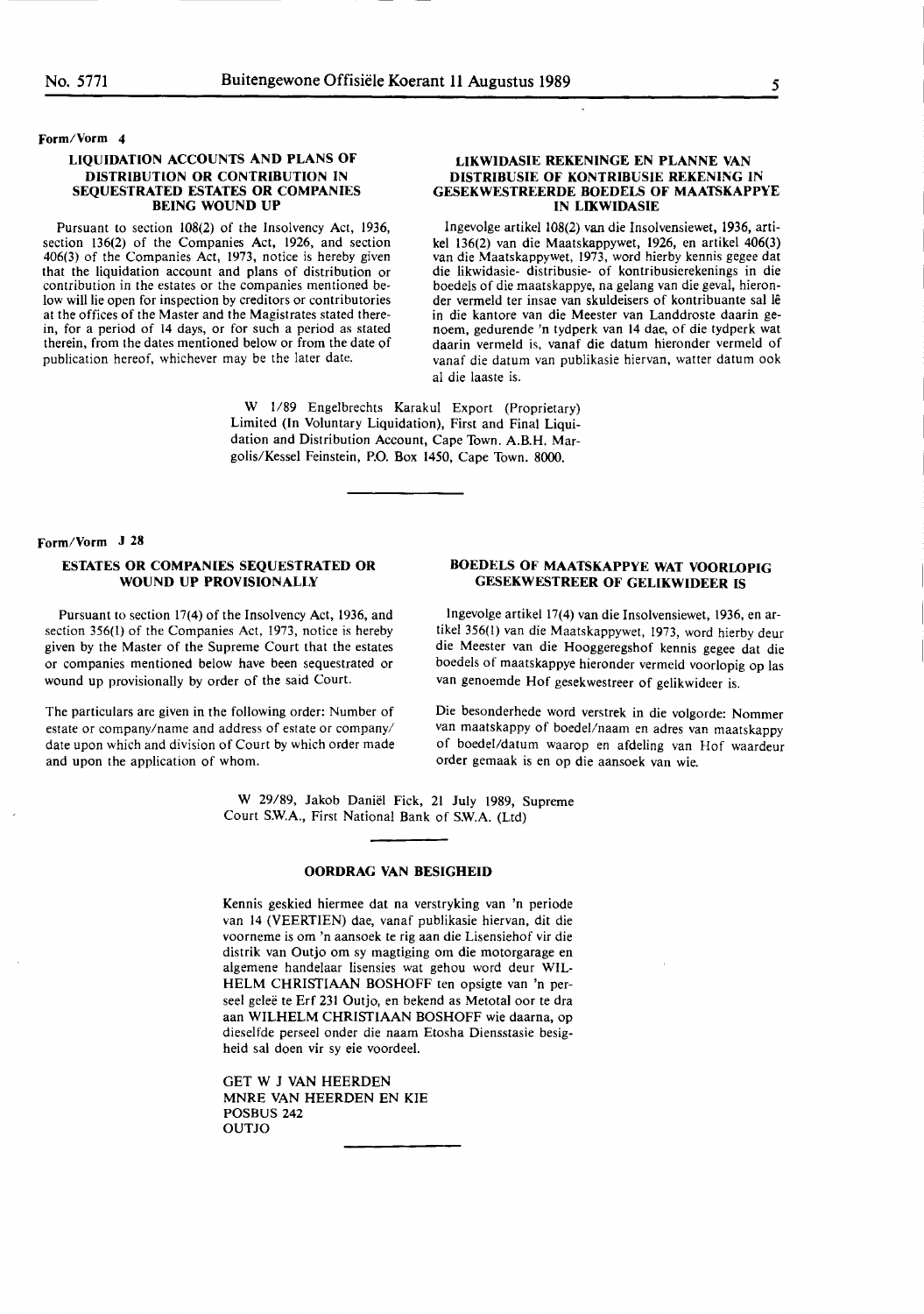| <b>KENNISCEWING VAN VERKOPING IN EKSEKHSIE</b>     |                   | KENNISGEWING VAN VERKOPING IN EKSEKUSIE            |                     |
|----------------------------------------------------|-------------------|----------------------------------------------------|---------------------|
| <b>EMIL APPOLUS</b>                                | <b>Verweerder</b> | <b>N KAVARI</b>                                    | <b>Verweerderes</b> |
| en                                                 |                   | en                                                 |                     |
| SWA BOUVERENIGING                                  | <b>Eiser</b>      | <b>SWA BOUVERENIGING</b>                           | <b>Eiser</b>        |
| In die saak tussen:                                |                   | In die saak tussen:                                |                     |
| GEHOU TE WINDHOEK                                  | SAAK Nr 1645/89   | <b>GEHOU TE WINDHOEK</b>                           | Saak Nr 8826/88     |
| IN DIE LANDDROSHOF VIR DIE<br>DISTRIK VAN WINDHOEK |                   | IN DIE LANDDROSHOF VIR<br>DIE DISTRIK VAN WINDHOEK |                     |

#### **KENNISGEWING VAN VERKOPING IN EKSEKUSIE**

Ten uitvoering van 'n Vonnis gegee deur bogenoemde Agbare Hof, sal 'n Verkoping gehou word op Woensdag, die **30ste Augustus 1989** om **09.00 uur,** te Erf Nr 176, Wanaheda, Windhoek, van die volgende eiendom:

| <b>SEKERE</b> | Erf Nr 176, Wanaheda Dorp   | <b>SEKERE</b> | Erf Nr 4762.           |
|---------------|-----------------------------|---------------|------------------------|
| <b>GELEë</b>  | in die Munisipaliteit van   |               | <b>Dorp</b>            |
|               | Windhoek Registrasie Afdel- | <b>GELEë</b>  | in die Munisi          |
|               | ing "K", Suidwes-Afrika     |               | Windhoek Re            |
| <b>GROOT</b>  | 708 vierkantmeters          |               | ing "K", Suid          |
|               |                             | GROOT         | $438$ (VIED $\Gamma$ ) |

met alle vaste verbeterings daarop bestaande.

#### **VOORWAARDES VAN VERKOPING:**

- I. Die verkoping is onderhewig aan die bepalings van die Landdroshof Wet Nr 32 van 1944, soos gewysig, en die eiendom word voetstoots verkoop, volgens bestaande titelakte.
- 2. Een-tiende van die koopprys sal onmiddelik na die verkoping betaal word, en die balans van die koopsom met 20% rente daarop teen oordrag, welke oordrag sonder versuim gegee sal word.
- 3. Die volgende verbeteringe is op die eiendom, alhoewel geen waarborg in die verband gegee word nie:

woonhuis met 3 slaapkamers, 2 badkamers, I kombuis, I sitkamer, 1 eetkamer; vloere: matte en teëls; dak: sink; omheining: draad. Enkelgarage.

4. Die volledige verkoopsvoorwaardes sal uitgelees word ten tye van die verkoping en kan vooraf besigtig word by Skuldeiser en Skuldeiser se Prokureurs by die onderstaande adres, asook die kantoor van die Geregsbode, **WINDHOEK.** 

(GET) H B GERDES ENGLING, STRITTER & VENNOTE PROKUREURS VIR EISER 5de Vloer, CDM-Gebou Posbus 43 WINDHOEK 9000

Ten uitvoering van 'n Vonnis gegee deur bogenoemde Agbare Hof, sal 'n Verkoping gehou word op Woensdag, die **6de dag van September 1989** om **09.00 uur** te **Erf Nr 4762, Plaatjiestraat, Khomasdal,** van die volgende eiendom:

| <b>SEKERE</b> | Erf Nr 4762, Khomasdal      |
|---------------|-----------------------------|
|               | Dorp                        |
| <b>GELEë</b>  | in die Munisipaliteit van   |
|               | Windhoek Registrasie Afdel- |
|               | ing "K", Suidwes-Afrika     |
| <b>GROOT</b>  | 438 (VIER DRIE AGT)         |
|               | Vierkantmeters              |

met alle vaste verbeterings daarop bestaande.

#### I **VOORWAARDES VAN VERKOPING:**

- I. Die verkoping is onderhewig aan die bepalings van die Landdroshof Wet Nr 32 van 1944, soos gewysig, en die eiendom word voetstoots verkoop, volgens bestaande titelakte.
- 2. Een-tiende van die koopprys sal onmiddelik na die verkoping betaal word, en die balans van die koopsom met 20% rente daarop teen oordrag, welke oordrag sonder versuim gegee sal word.
- 3. Die volgende verbeteringe is op die eiendom, alhoewel geen waarborg in die verband gegee word nie:

I woonhuis met 3 slaapkamers, I badkamer, I toilet, sitkamer, eetkamer, kombuis; vloere: teëls; sinkdak; omheining: draad. Buitegeboue: I bediende kamer, stortbad, I voorraadkamer.

4. Die volledige verkoopsvoorwaardes sal uitgelees word ten tye van die verkoping en kan vooraf besigtig word by Skuldeiser en Skuldeiser se Prokureurs by die onderstaande adres, asook by die kantoor van die Geregsbode, **WINDHOEK.** 

(GET) C. H. **SCRIBA**  ENGLING, STRITTER & VENNOTE PROKUREURS VIR EISER 5de Vloer, CDM-Gebou Posbus 43 **WINDHOEK 9000**